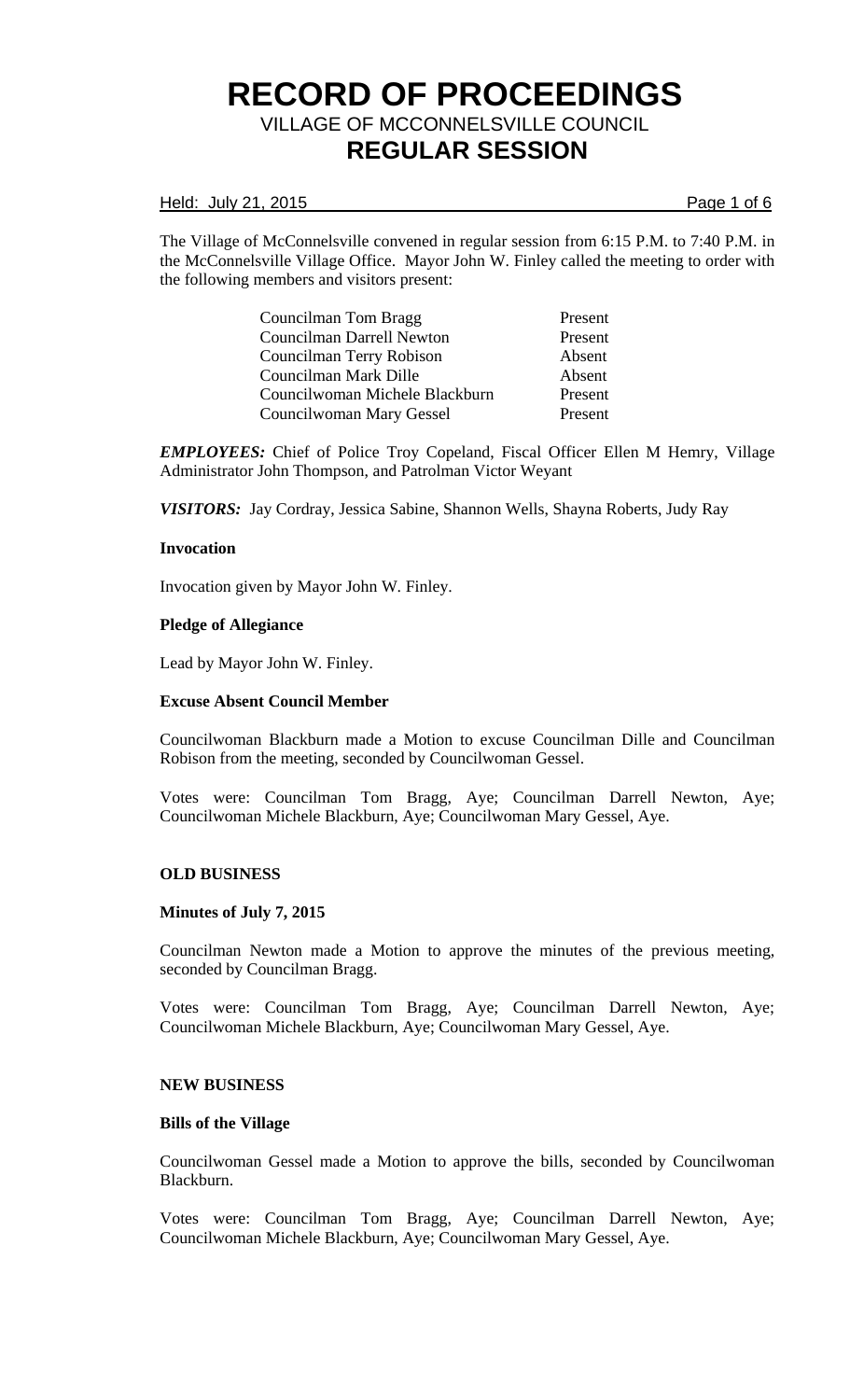Held: July 21, 2015 Page 2 of 6

### **Public Participation**

Shannon Wells addressed Council regarding the Capital Bill Grant that was awarded for the Opera House in the amount of \$400,000. In order to spend that money, she had to find another \$400,000. Mrs. Wells applied for an ARC Grant; it went before Columbus yesterday and she received the official word today that they have been approved \$179,656. Mrs. Wells stated she can get another \$200,000 from CDBG funding making up the total needed to match the Capital Bill money. They have a cost estimate from RVC for \$779,000; this will cover everything from structural repairs to foundation work that needs done at the theatre.

Fiscal Officer Hemry questioned if this would be state or federal monies. Mrs. Wells stated the Capital Bill Grant is state money; however, ARC and CDBG will be federal money. Fiscal Officer Hemry stated we needed to keep all of this in mind; if we spend \$750,000 in Federal Grants in a years time, we will need a Single Audit.

Mayor Finley stated yes, that can get very costly.

Shannon Wells and Shayna Roberts (Coordinator for the Tourism Office) addressed Council regarding a new autumn outdoor event they are planning to try and help the downtown and local businesses. Mrs. Wells would like approval to close the Square.

Mayor Finley stated closing the square is always a disaster and a lot of work. Mayor Finley questioned if the closing of Kennebec Avenue from the Stop Sign at the Square to Liberty Avenue and use the Court House porch and First National Parking Lot would work. Mayor Finley stated the Village wants to support this and it sounds like a great event; if alternate places do not work; we would definitely support the closing of the Square.

Mrs. Wells stated they will discuss this and come back to Council.

Mayor Finley brought to Mrs. Wells attention the expense the Village is looking at for future water projects that was brought to the Council at the last meeting.

Mrs. Wells stated she seen that; however, CDBG does not like to repair and won't fund maintenance projects. They would do the water line project as long as there are matching funds in place. Mrs. Wells stated water line replacements are easy grants; however, they are a 50/50 grant. Mrs. Wells stated if we replaced the tanks instead of painting them that she could get grant monies for that. If the Village wished to go that route, she would apply for the Grant in 2016 and the money would be received in 2017.

Mayor Finley stated the Village Administrator is looking into that now. Mayor and Council were concerned if the tanks could go that long.

Jessica Sabine, Chief Marketing Officer from Shriver's Pharmacy addressed Council regarding an event to be held at the Pharmacy on July 29, 2015. Ms. Sabine stated they wanted to create an event to promote Samo, the Village's K9. Officer Weyant will be doing drug search demonstrations; a Pharmacist will be getting into the bite suit; and, there will be free food, refreshments and free dog treats. They would like to see the Village involved, introduce Samo to the community; and, show how the Police Department and the Pharmacy are working together to fight drugs in our community.

### **Councilman Robison entered the meeting at 6:40 P.M.**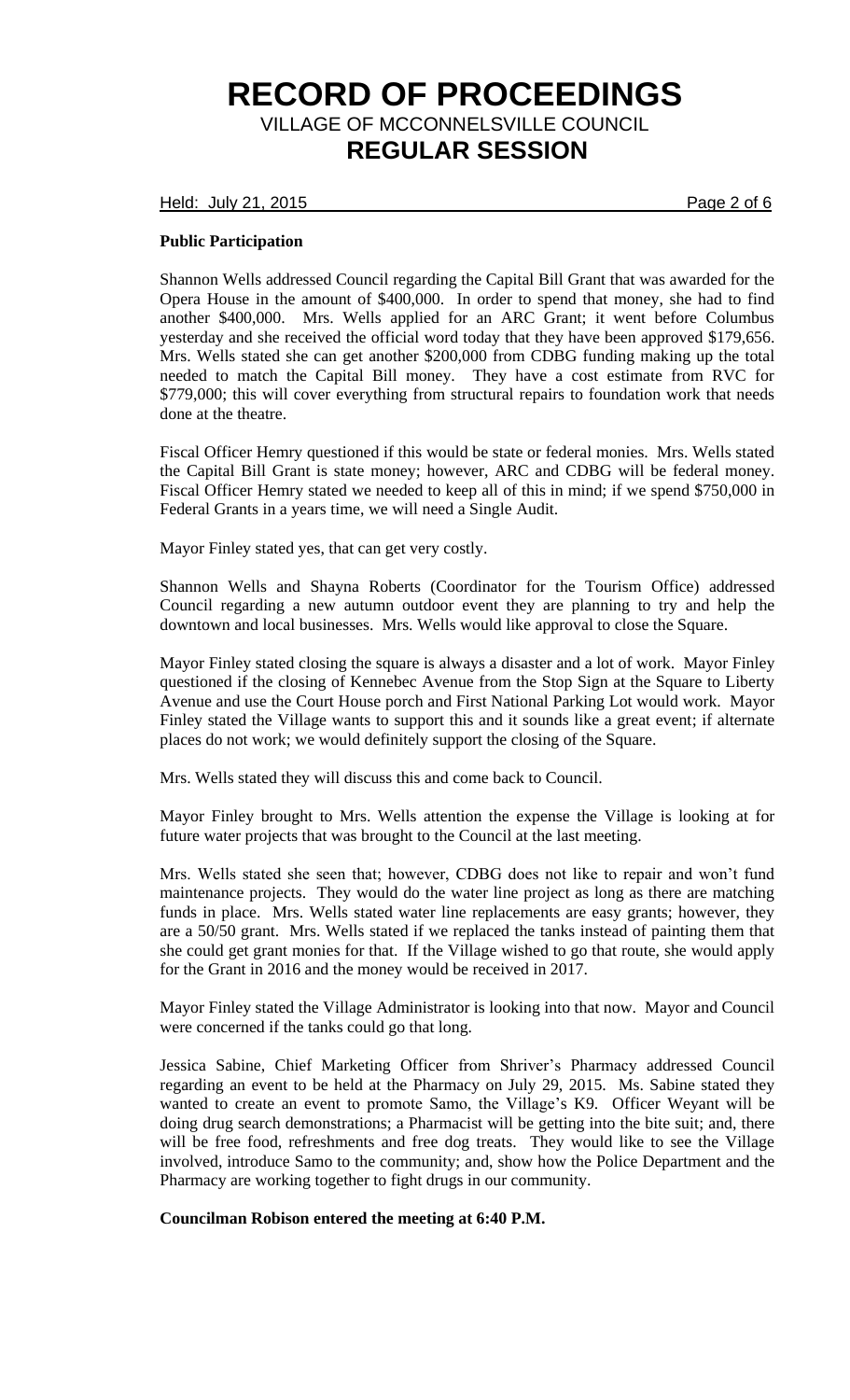### Held: July 21, 2015 **Page 3 of 6**

Judy Ray, resident of the Village questioned, "What is the definition of the Mayor and Council regarding the water bill."

Mayor Finley stated we have a water and sewer ordinance and that is what we have to go by.

Ms. Ray stated we should know if it shows "0" consumption that the property is vacant and she should not have to tell us it is vacant.

Village Administrator Thompson questioned if Ms. Ray came in and told the Water Clerk the property was vacant.

Ms. Ray stated she did not; that the previous renter did.

Village Administrator Thompson stated per Village Ordinance the property owner has to report vacancies to the Village in order to get the vacant rate.

Ms. Ray stated she did not have to do that in the past.

Mayor Finley stated the current ordinance came into effect in 2013; and, that is what we have to go by until it is changed. Mayor Finley pointed out in the ordinance the section on vacanies and explained it to Ms. Ray.

Mayor Finley stated he and Council will review the ordinance and take it under advisement.

Ms. Ray questioned what she should do with her current bills.

Mayor Finley stated they need paid.

Mayor Finley reported John Krikbride has volunteered his labor to work repairing the tennis courts and trimming the shrubbery. Mayor Finley stated the Village will pay for the materials. Mayor Finley stated Mr. Kirkbride is doing a really nice job; and, thanked him for his service.

Mrs. Shannon Wells asked for a Resolution to officially apply to the ARC, CDBG and Capital Money funding program.

Village Administrator Thompson stated he would like to have the Resolution prepared for Council to view before passage; rather than to pass on title only.

Mrs. Wells stated that would be fine.

Fiscal Officer Hemry will prepare a resolution for the next council meeting.

### **Mayor John W. Finley**

Mayor Finley reported he received a letter from MidEast Ohio Building Department; information was provided to Council in their packets regarding building permits.

Mayor Finley reported he received a letter from John Wells resigning from the Park Board. Mayor Finley stated he will need to find a replacement.

Mayor Finley reported Village Administrator Thompson wrote a letter to Steve Williams regarding the trial period on the traffic light.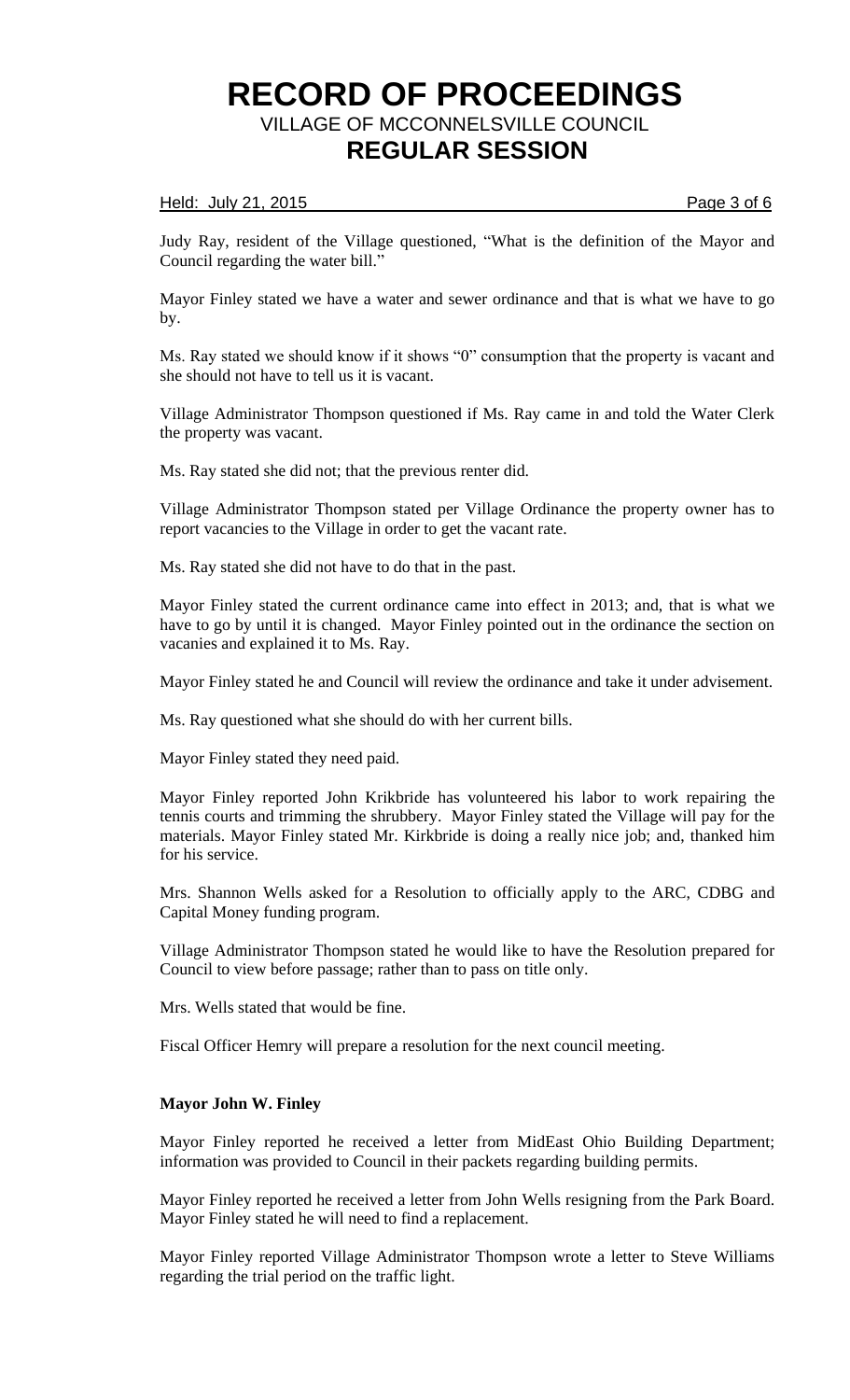### Held: July 21, 2015 **Page 4 of 6**

Mayor Finley stated Village Administrator Thompson received a letter from Ohio Public Works in regards to our Sewer Separation Project and he will let him elaborate on that.

### **Resolution 15-12**

Mayor Finley introduced Resolution 15-12, A RESOLUTION TRANSFERRING APPROPRIATIONS WITHIN THE GENERAL FUND.

Councilman Robison made a Motion to suspend the rules requiring three separate and disctinct readings and place on emergency measure, seconded by Councilwoman Gessel.

Votes were: Councilman Tom Bragg, Aye; Councilman Darrell Newton, Aye; Councilman Terry Robison, Aye; Councilwoman Michele Blackburn, Aye; Councilwoman Mary Gessel, Aye.

Councilman Bragg made a Motion to adopt Resolution 15-12 on emergency measure, seconded by Councilwoman Blackburn.

Votes were: Councilman Tom Bragg, Aye; Councilman Darrell Newton, Aye; Councilman Terry Robison, Aye; Councilwoman Michele Blackburn, Aye; Councilwoman Mary Gessel, Aye.

Resolution 15-12 was duly adopted.

### **Village Administrator John Thompson**

Village Administrator Thompson reported US Bridge has been working on the Fourth Street Slip and may be completed by the end of the week or first of next.

Village Administrator Thompson reported the boat docks are finished.

Village Administrator Thompson reported the lights were installed in the Council Chambers last Friday. Village Administrator Thompson stated it has really made an improvement; they have started the trimming out today.

Mayor Finley questioned if we could have our next meeting there. Village Administrator Thompson stated we have to deal with the chair situation.

Village Administrator Thompson reported he received the agreement from Ohio Public Works in regards to the next Phase of the sewer separation. He will need to get it signed and send it back in so the funding will be secured. Village Administrator Thompson stated the Revitalization money is ready to go, so we just have to decide when we want to take the loan out for the rest of the project.

Village Administrator Thompson reported he attended the Joint Solid Waste Meeting and they are redoing their policy. This must be done every fifteen years.

Village Administrator Thompson reported he received a letter from the State in regards to the Safe Route to Schools Project. Unfortunately the Village did not receive any grant money.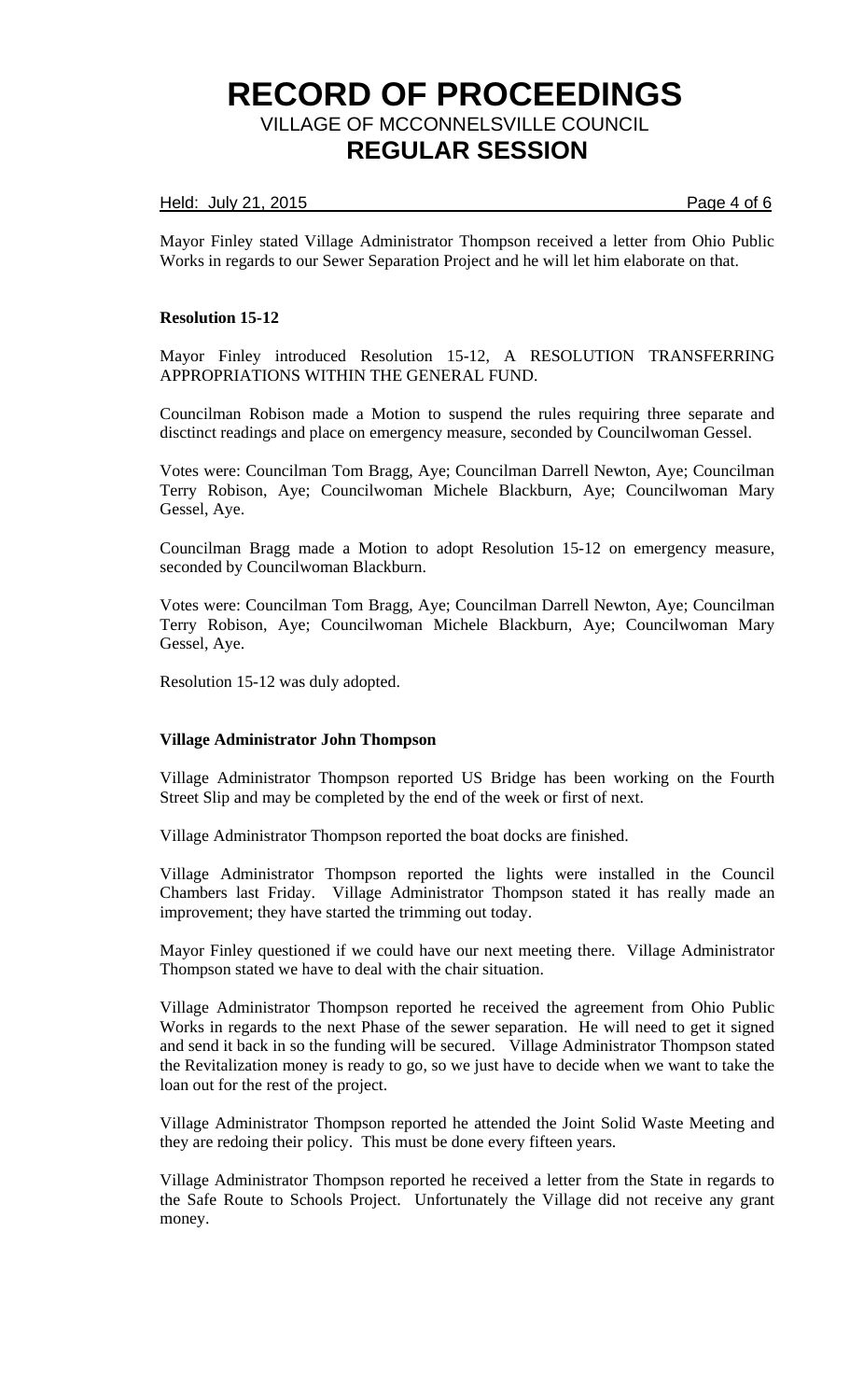### Held: July 21, 2015 **Page 5 of 6**

Village Administrator Thompson reported he has been contacted by the Engineers on the water towers. Replacement cost of the Stand Pipe is \$600,000 and the Hawk Tank would be around \$700,000 to \$800,000.

Village Administrator Thompson asked permission from Council to purchase three prepaid credit cards in the amount of \$750 each. One would be for the Sewer Treatment Plant; Water Department and Sewer Department.

Councilman Robison made a Motion to approve the purchase of three prepaid credit cards for a total of \$2,264.85; seconded by Councilman Newton.

Votes were: Councilman Tom Bragg, Aye; Councilman Darrell Newton, Aye; Councilman Terry Robison, Aye; Councilwoman Michele Blackburn, Aye; Councilwoman Mary Gessel, Aye.

Fiscal Officer Hemry has permission to cut a purchase order and purchase three prepaid credit cards.

### **Chief of Police Troy Copeland**

Chief Copeland reported Liberty Avenue will be closed from Kennebec Avenue to Seventh Street on July 29, 2015 from 5:30 to 7:00 for Samo Day.

Mayor Finley reported he thought he had a good deal on a police cruiser from Holstein and Associates; unfortunately it sold today.

Mayor Finley stated one of the cruiser's light bars has two power packs out of it; each one costs \$700. Mayor Finley stated he hated to put that kind of money into an old car and would like to find something to replace it with.

### **Recreation & Buildings Committee**

Councilman Newton reported Pool Manager Brannon has placed signs up requiring children to put their shoes on before going into the bathroom. Councilman Newton stated she is not having any problems of slipping with shoes being worn.

Councilman Newton stated the new pool signs have not been delivered yet. Councilman Newton reported the pool parties are beginning to start up good.

Councilman Bragg stated in looking over the balance sheet for the pool; he feels we are fortunate the income is where it is at with the weather being bad so far this year.

## **Streets & Alley Committee**

Councilman Bragg reported on the street in the Sandy Bank Addition. Councilman Bragg stated if we cannot get the trash trucks out of there, we won't be able to do anything with it.

Councilman Robison reported the Streets and Alley Committee met regarding putting gravel down on an alley; however, they are going to hold off since that alley will soon be tore up for a construction project.